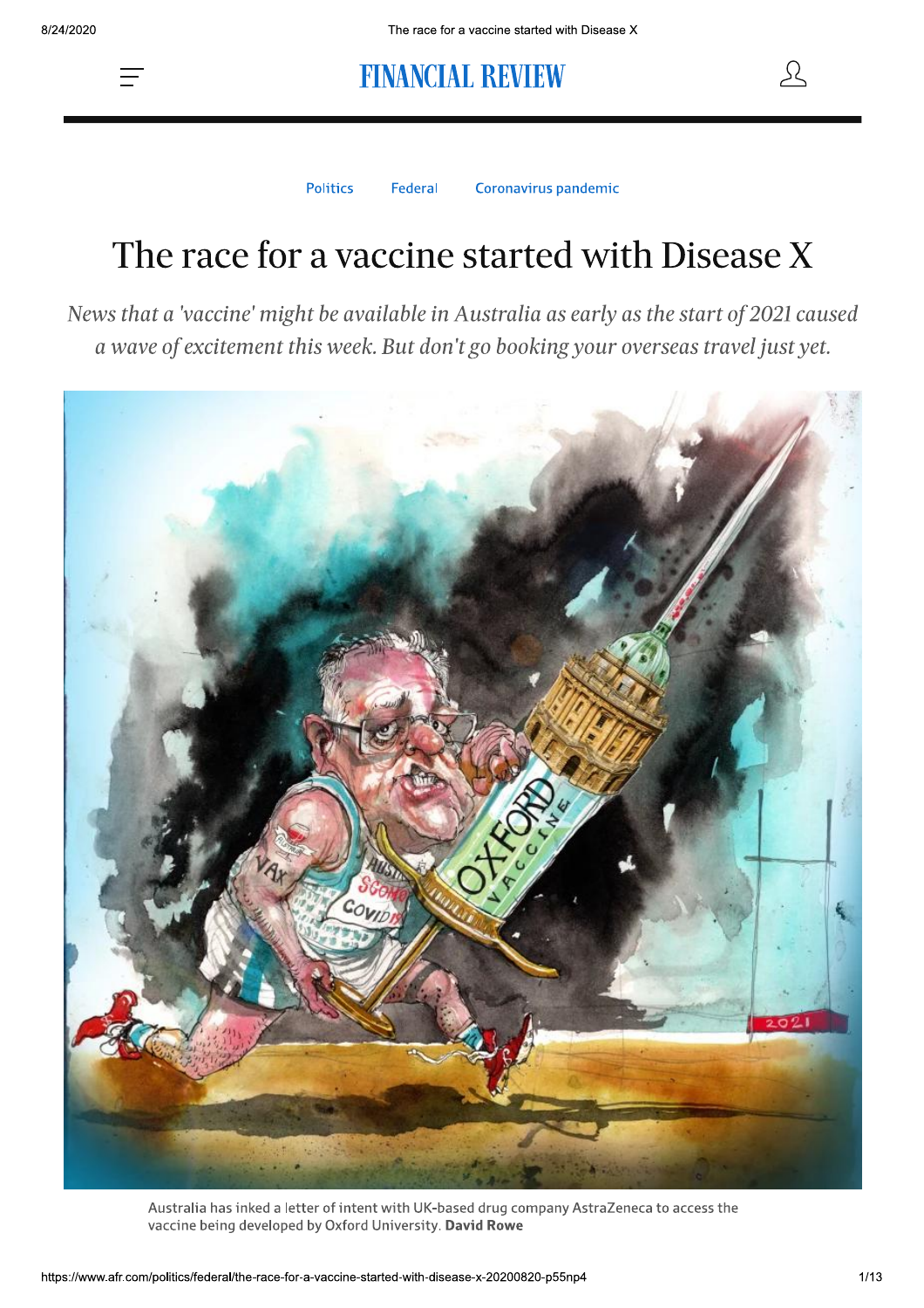### **Ronald Mizen** Reporter

Aug 22, 2020 - 12.00am



 $\bullet$  he development of the Oxford University coronavirus vaccine which offers Australia's best hope of returning to a level of normality - began long before anyone had heard of COVID-19. It started with Disease X.

In 2017, a coalition of governments, universities, research institutions and philanthropic organisations formed the view that a major global pandemic was a matter of when, not if, and they wanted to be prepared.

Showing a level of prescience that perhaps explains his tenure atop the list of the world's richest people, Microsoft founder and philanthropist Bill Gates poured \$US100 million into the group known as the Coalition for Epidemic Preparedness Innovations (CEPI) and issued a stern warning.

"We ignore the link between health security and international security at our peril," Gates said during a speech at the Munich Security Conference in February 2017. He added that "the preventive capacity of a vaccine won't help if a pathogen has already spread out of control".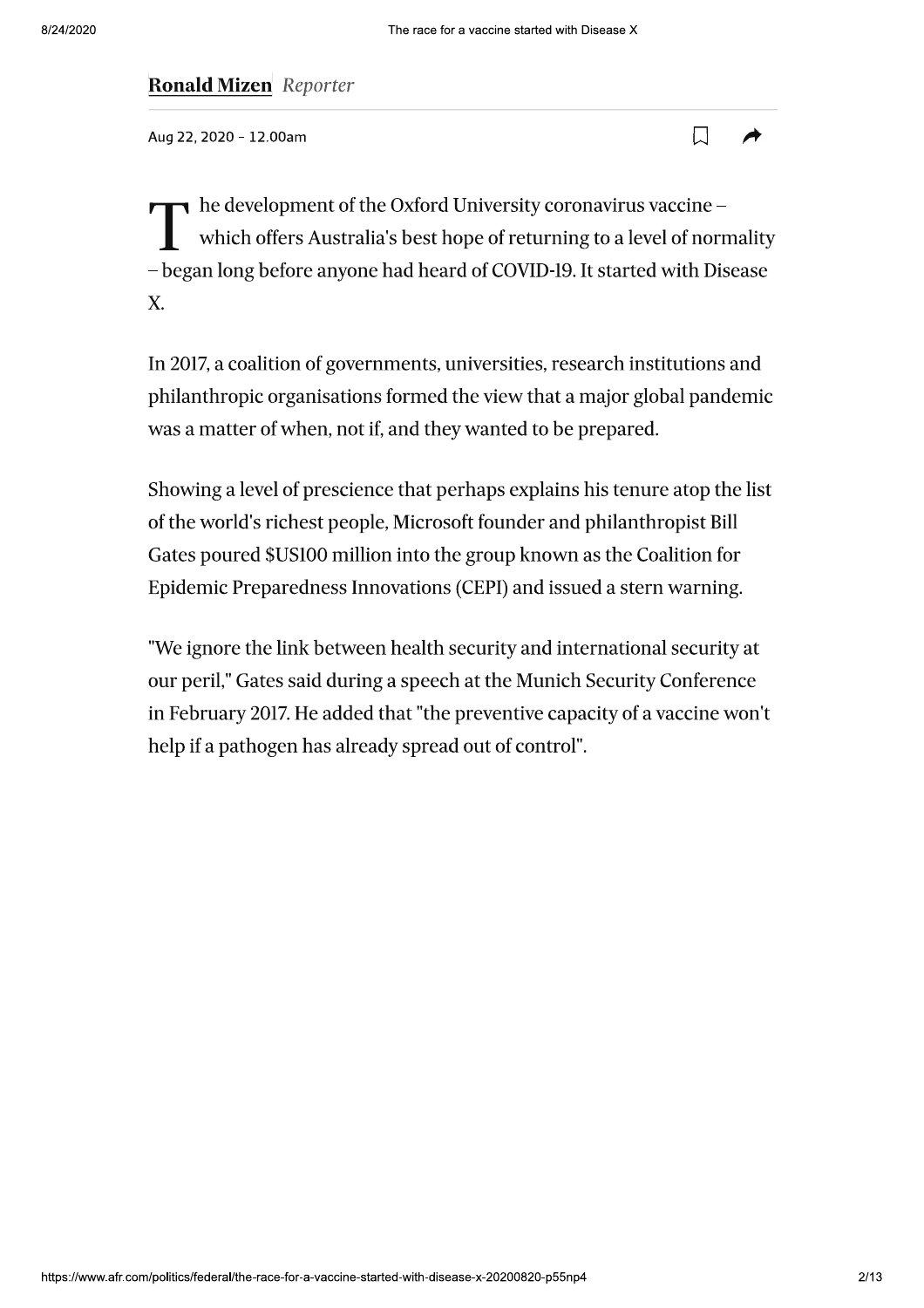

Oxford University's Sarah Gilbert has been working on developing vaccines for more than two decades. John Cairns

Back then, no one knew what form a future threat might take. Scientists adopted a broad approach that would, when the time came, allow them to adapt quickly to fight what they designated Disease X.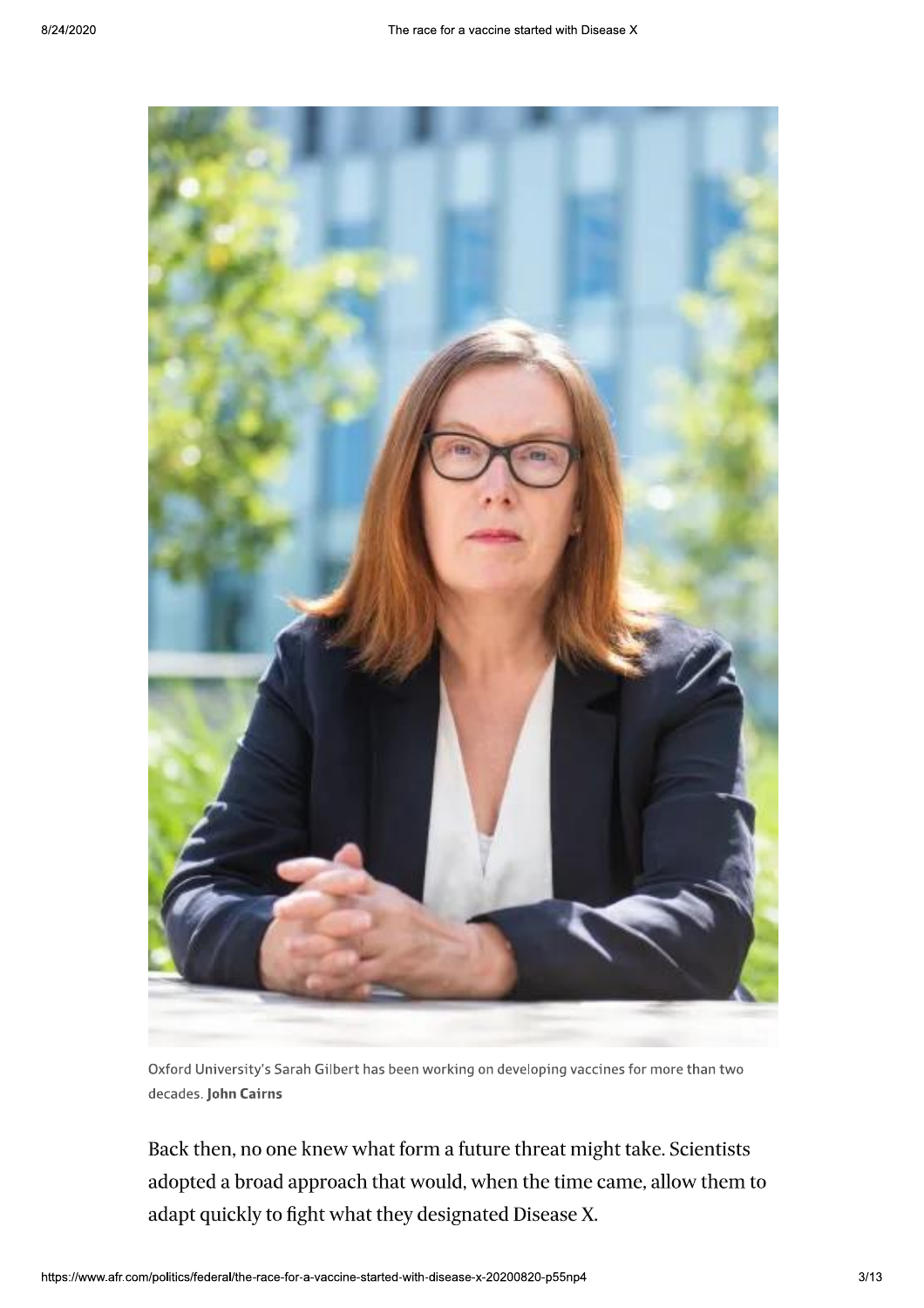#### The race for a vaccine started with Disease X

Scott Morrison's announcement this week that Australia had signed a letter of intent with UK-based drug company AstraZeneca to access the vaccine being developed by Oxford University was built on this early work.

But while the announcement buoyed spirits, no one should be rushing to book an overseas holiday; experts agree Australia is unlikely to see a mass vaccination campaign for another six to 12 months.

"Early next year is probably the earliest that we're feasibly looking at," UNSW professor Raina MacIntyre says.

Under the agreement – the final details of which are still being negotiated - Australia is to gain access to enough vaccine for the whole population.

The announcement followed growing criticism from the federal Opposition that Australia was "well behind the game" in securing a vaccine supply.

"It would be unconscionable to have a vaccine developed and being distributed around the world and our government not having taken the advanced steps necessary to get supply," Labor's Chris Bowen said.

It remains unclear whether Australia will manufacture the vaccine domestically or import it in bulk and then produce individual doses.

Leading Australian vaccine manufacturer CSL is working closely with the University of Queensland on its own coronavirus vaccine, based on different technology, which the company says remains its "top priority".

"We are currently in discussions with AstraZeneca and the Australian government to assess whether it is possible to provide local manufacturing support for the Oxford University/AstraZeneca vaccine," CSL says.

But other companies are also clamouring to put their hands up. Two Australian biomanufacturing companies, Luina Bio and Thermo Fisher Scientific, have suggested their Queensland-based manufacturing facilities as an alternative.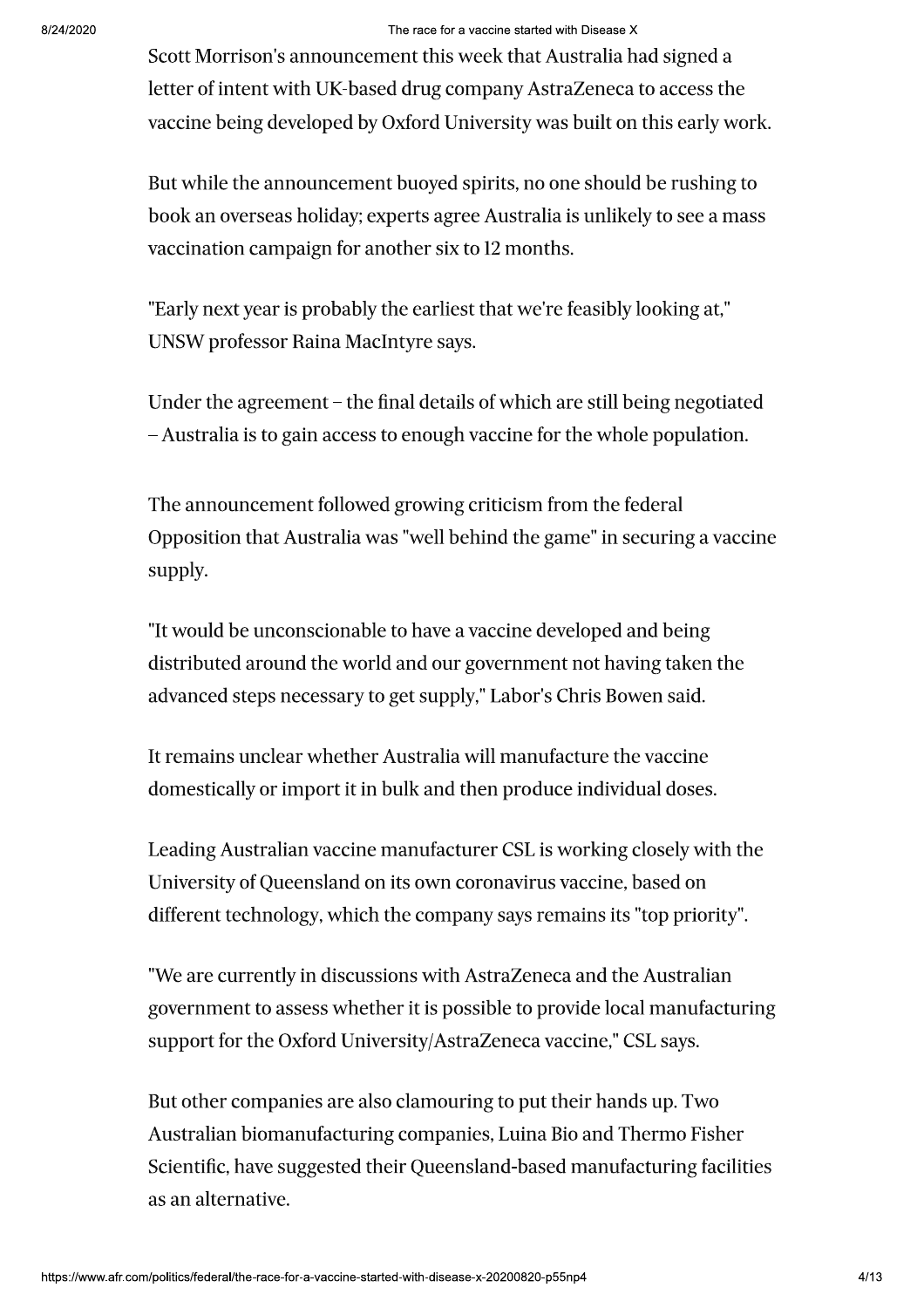

#### **RELATED**

**Government closes in on vaccines for 25m Australians** 



#### **RELATED**

Coronavirus vaccine to be 'as mandatory as possible': **PM** 

The Oxford vaccine is in phase three trials – designed to measure how safe and effective the drug is at reducing death and serious illness from COVID-19 – and is one of the most advanced in terms of testing.

Results from the first round of human trials published in medical journal Lancet last month were encouraging; but phase three testing has a failure rate of about 40 per cent.

Despite the odds, Buttery is confident the Oxford vaccine has a high chance of success, and his optimism stems from the research started in 2017 to combat Disease X.

"They said, 'we want to develop platform technologies that we can plug whatever the pandemic bug is, into," Buttery says. Platform technologies are vehicles for the delivery of vaccines for unknown diseases.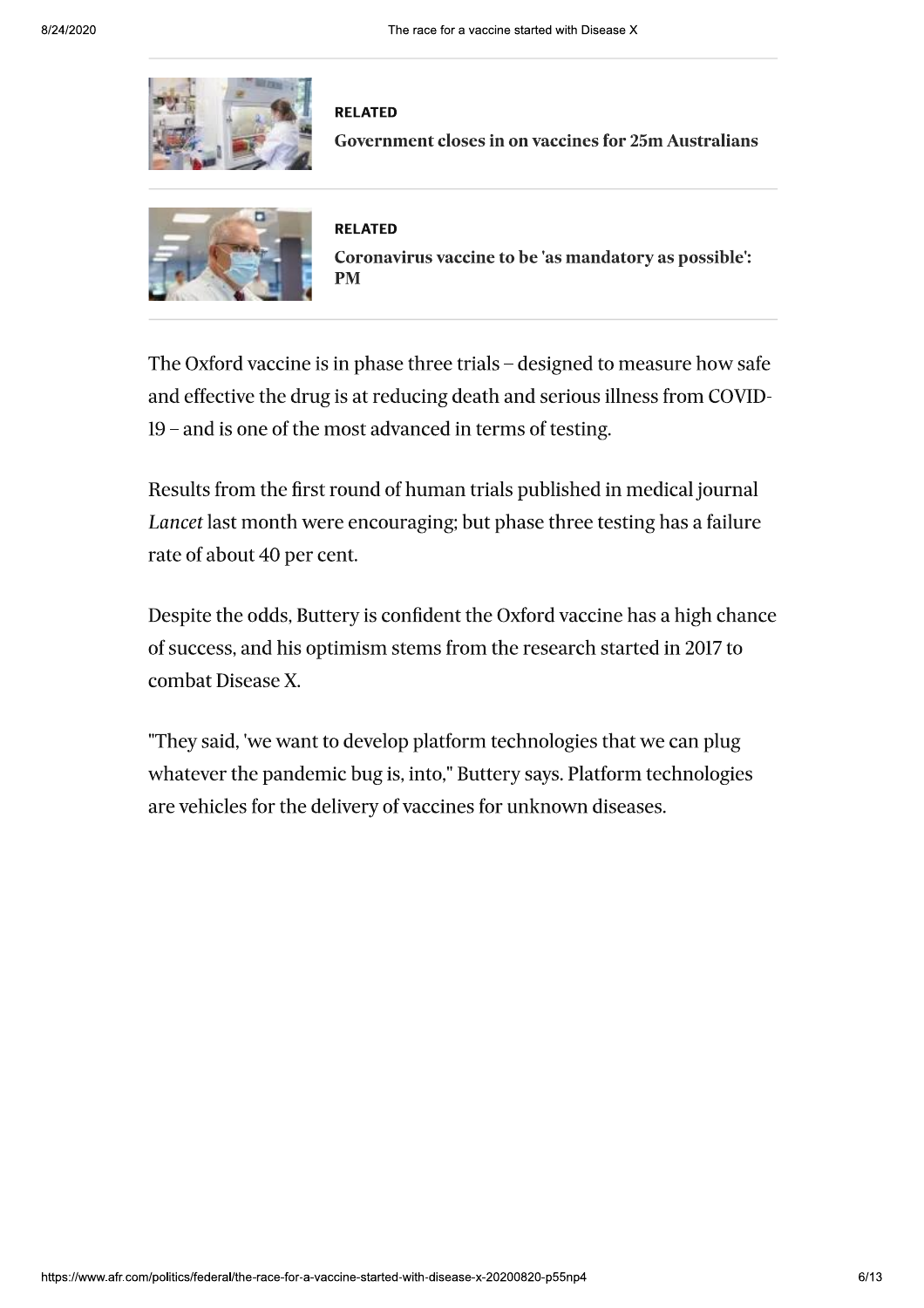

Whatever the final form of the agreement between the government and AstraZeneca – which will include distribution, timing and the price – the government is confident it will be finalised sooner rather than later.

And while there remain hurdles, the fact health officials are planning a mass vaccine rollout within 18 months of a new virus emerging is unprecedented.

"Normally it takes us somewhere between eight and 13 years to develop a vaccine," Professor Jim Buttery, head of infection and immunity at Monash Children's Hospital, says.

Buttery says vaccines for the human papillomavirus and the rotavirus took 15 years to develop. The goal for COVID-19 is 18 months.

But the odds are in favour of success. About 167 vaccines are under development globally, 29 of which are in the human testing phase.

Even with only 10 per cent of drug trials proceeding through the necessary three-phase testing process, experts expect at least a dozen or more viable vaccines to become available over the short-to-medium term.

"There's a really active pipeline of a lot of vaccine candidates coming through," Murdoch Children's Research Institute Associate Professor Nigel Crawford says.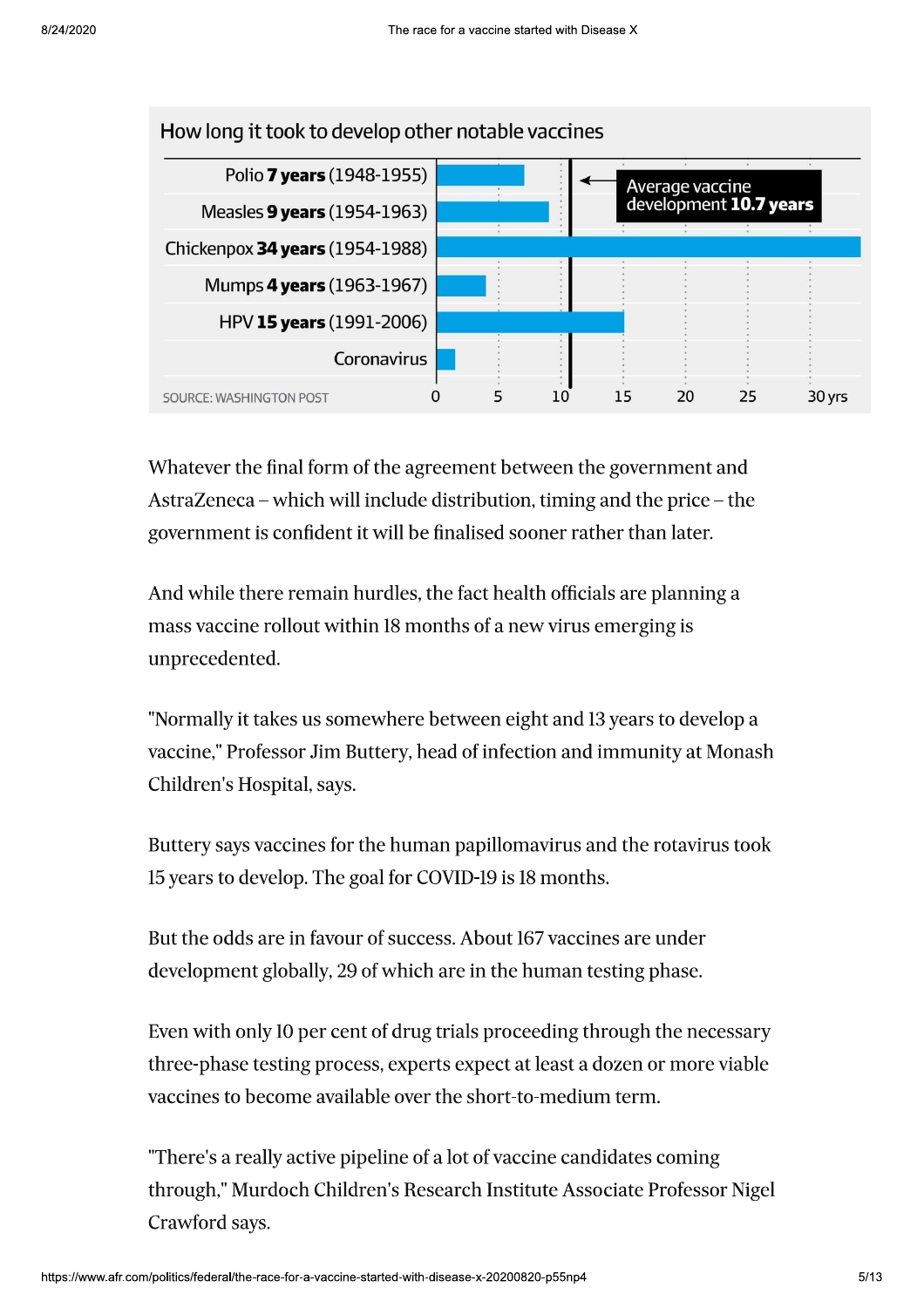But most experts are confident a staged approach over several months could be easily managed. In 2020 alone, the government secured more than 16 million doses of the flu vaccine which were distributed across the country.

Should the vaccine pass its final tests, people will be vaccinated in order of priority, likely starting with health workers and the most vulnerable.

Macintyre says younger people, who are known to be the biggest spreaders of the virus, should follow. "If you stop transmission, you're stopping death," she says.

The final order will be determined by a new body, the COVID-19 Vaccines and Treatments for Australia - Science and Industry Technical Advisory Group, which is led by Health Department secretary and former chief medical officer Brendan Murphy. The group held its first meeting this week.

Whether a successful vaccine allows the world to return to a pre-COVID-19 normality is still uncertain and depends on a range of factors. Vaccines can achieve two possible outcomes: they can confer sterilising immunity, or they can provide protection.

The former means the immune system is able to stop a pathogen, including viruses, from replicating within the body. The latter simply protects a person against the virus but they remain able to spread it to others.

"The perfect vaccine would be one that protects you against disease," Buttery says. "Hopefully, it would also protect you against getting infected in the first place so you're not silently passing it on to someone."



**RELATED** New frontrunner in the race for a vaccine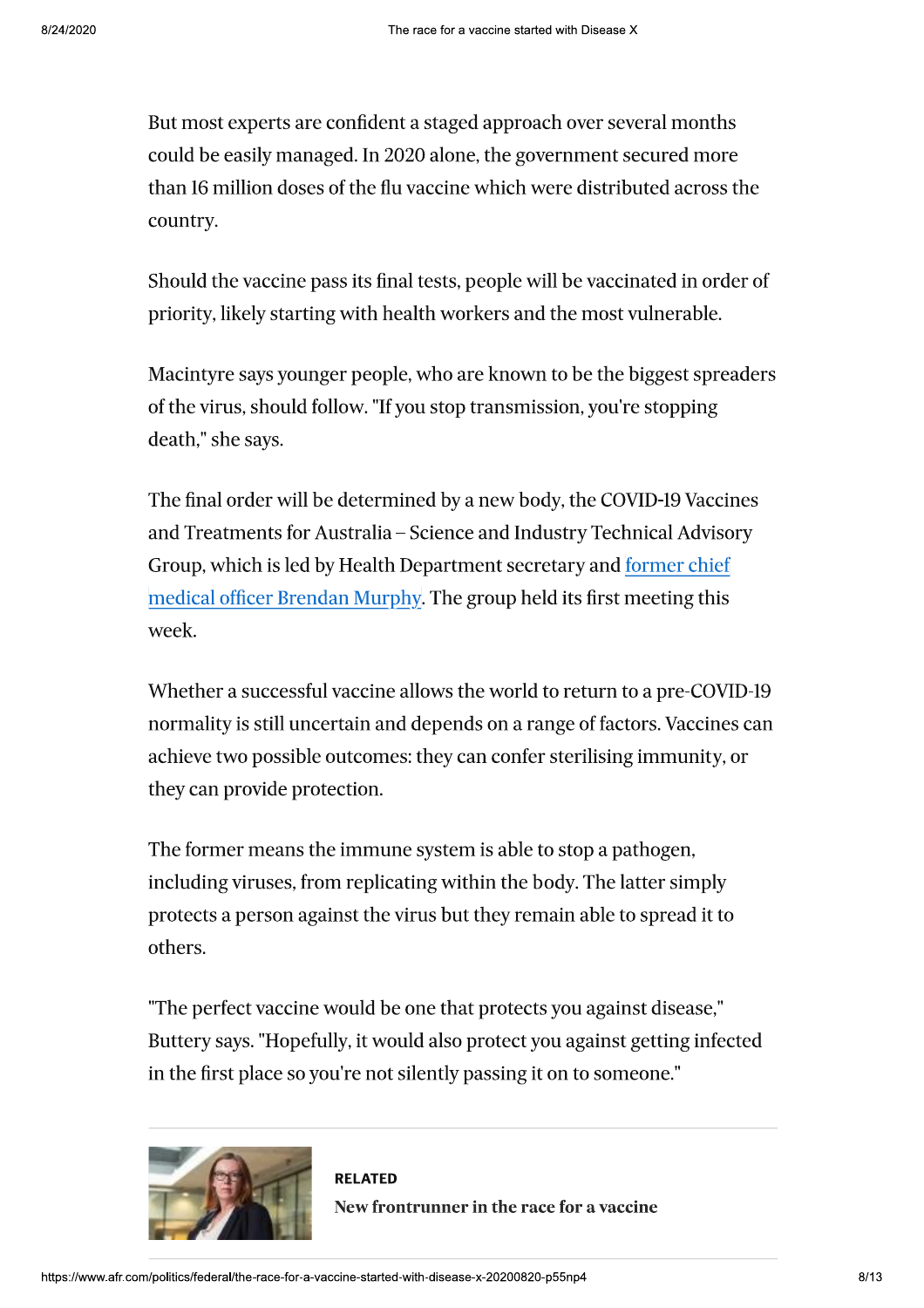| COVID-19 vaccines in development                         |                                               |  |  |  |
|----------------------------------------------------------|-----------------------------------------------|--|--|--|
| University of Oxford/AstraZeneca (UK)                    | <b>CanSino Biologics/Beijing Institute of</b> |  |  |  |
| Made from adenovirus, weakened version                   | <b>Biotechnology (China)</b>                  |  |  |  |
| of the common cold, which infects                        | Uses a weakened adenovirus, but one           |  |  |  |
| chimpanzees                                              | that infects humans not chimpanzees.          |  |  |  |
| Phase 3 trials started in Brazil, planned for            | Planning a phase 3 trial outside China        |  |  |  |
| UK and the US                                            | <b>Pfizer/BioNTech/Fosun</b>                  |  |  |  |
| <b>Sinovac Biotech (China)</b>                           | <b>Pharmaceutical (US/Germany/China)</b>      |  |  |  |
| An inactivated vaccine like the flu vaccine,             | Like Moderna vaccine, uses                    |  |  |  |
| based on the dead version of the pathogen                | messenger RNA                                 |  |  |  |
| that causes the disease                                  | Phase 3 trial planned to start this           |  |  |  |
| $\blacksquare$ Not as protective as live vaccines, might | month and regulatory review for as early      |  |  |  |
| require booster shots                                    | as October                                    |  |  |  |
| <b>Moderna/National Institute of Allergy and</b>         | Johnson & Johnson's Janssen                   |  |  |  |
| <b>Infectious Diseases (US)</b>                          | <b>Pharmaceutical Companies (US)</b>          |  |  |  |
| Uses messenger RNA to prompt the                         | Developed from a weakened                     |  |  |  |
| immune system to recognise the coronavirus,              | adenovirus                                    |  |  |  |
| not yet used in any approved vaccines                    | Will begin phase 3 trials in September        |  |  |  |

 $\blacksquare$  This type of vaccine is typically fast to manufacture but can cause adverse reactions Started its phase 3 trial in the US **Sinopharm (China)** Another inactivated vaccine Started its phase 3 trial in Abu Dhabi

ptember **University of Queensland/CSL**  $\blacksquare$  Molecular technology allows the immune system to recognise then neutralise virus  $\blacksquare$  In phase 1 trials, most advanced in Australia

**SOURCE: FINANCIAL REVIEW** 

CEPI backed the development of several vaccine technologies, including the the "chimpanzee adenovirus-vectored vaccine" on which the Oxford University vaccine is based; the "molecular clamp vaccine", which is the basis for the University of Queensland's vaccine; and the "messenger RNA vaccine" being developed by the US National Institute of Allergy and **Infectious Diseases.** 

The mRNA vaccine has also started phase-3 trials. This month US President Donald Trump signed a \$US1.53 billion (\$2.1 billion) deal to buy up to 500 million doses from pharmaceutical giant Moderna.

Even once a vaccine candidate is developed and approved, the task of distributing it to the entire population remains significant.

"The last time any country had experienced doing that was with smallpox and that was eradicated in 1980," Macintyre says. "No country has living experience among the medical workforce of mass vaccination."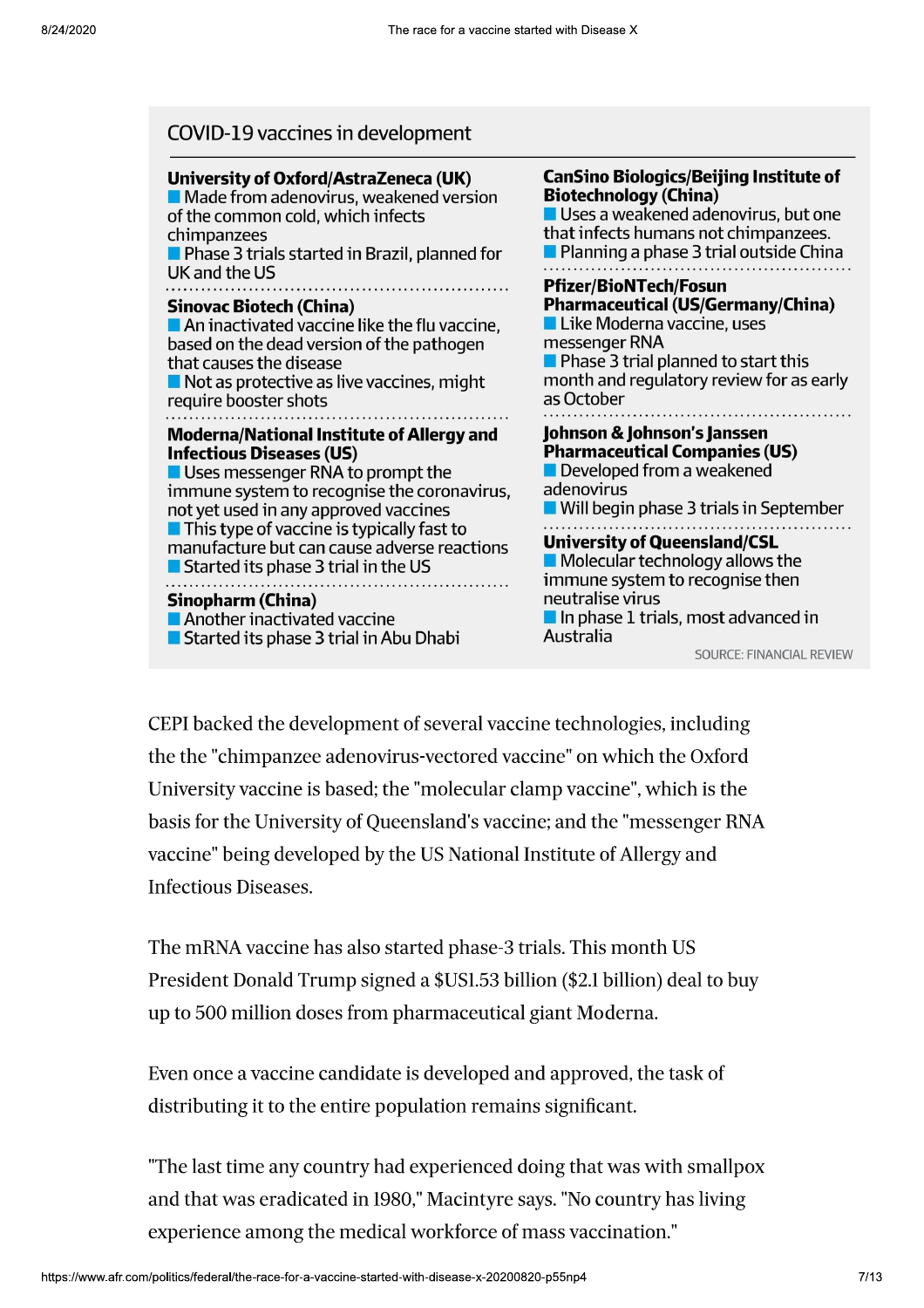

**RELATED** Why the vaccine may not be the end of the virus

Experts say we shouldn't bank on the Oxford vaccine conferring sterilising immunity. It is likely to be more like a flu vaccine that protects against serious disease, but only works for about two-thirds of the population.

While it is not clear which category the Oxford vaccine falls into, Morrison said it would be "as mandatory as you can make possible", and that's what will be needed if we're ever going to put this virus behind us.

|                  |                      |                     | How the coronavirus is changing markets, business and politics.                      |                                         |
|------------------|----------------------|---------------------|--------------------------------------------------------------------------------------|-----------------------------------------|
|                  |                      |                     | Coronavirus: Need to know. Our daily reporting, in your inbox.<br><b>SIGN UP NOW</b> |                                         |
|                  | 口<br>Save            | $\rightarrow$ Share |                                                                                      | License article                         |
| <b>READ MORE</b> | Coronavirus pandemic | Vaccination         | <b>CSL Limited</b>                                                                   | <b>Scott Morrison</b><br><b>Illness</b> |
|                  |                      |                     |                                                                                      |                                         |
|                  |                      |                     | <b>Ronald Mizen</b>                                                                  |                                         |
|                  |                      |                     | Reporter                                                                             |                                         |

Ronald Mizen is a reporter for the Australian Financial Review based in our Parliament House bureau in Canberra. Connect with Ronald on Twitter. Email Ronald at ronald mizen@afr.com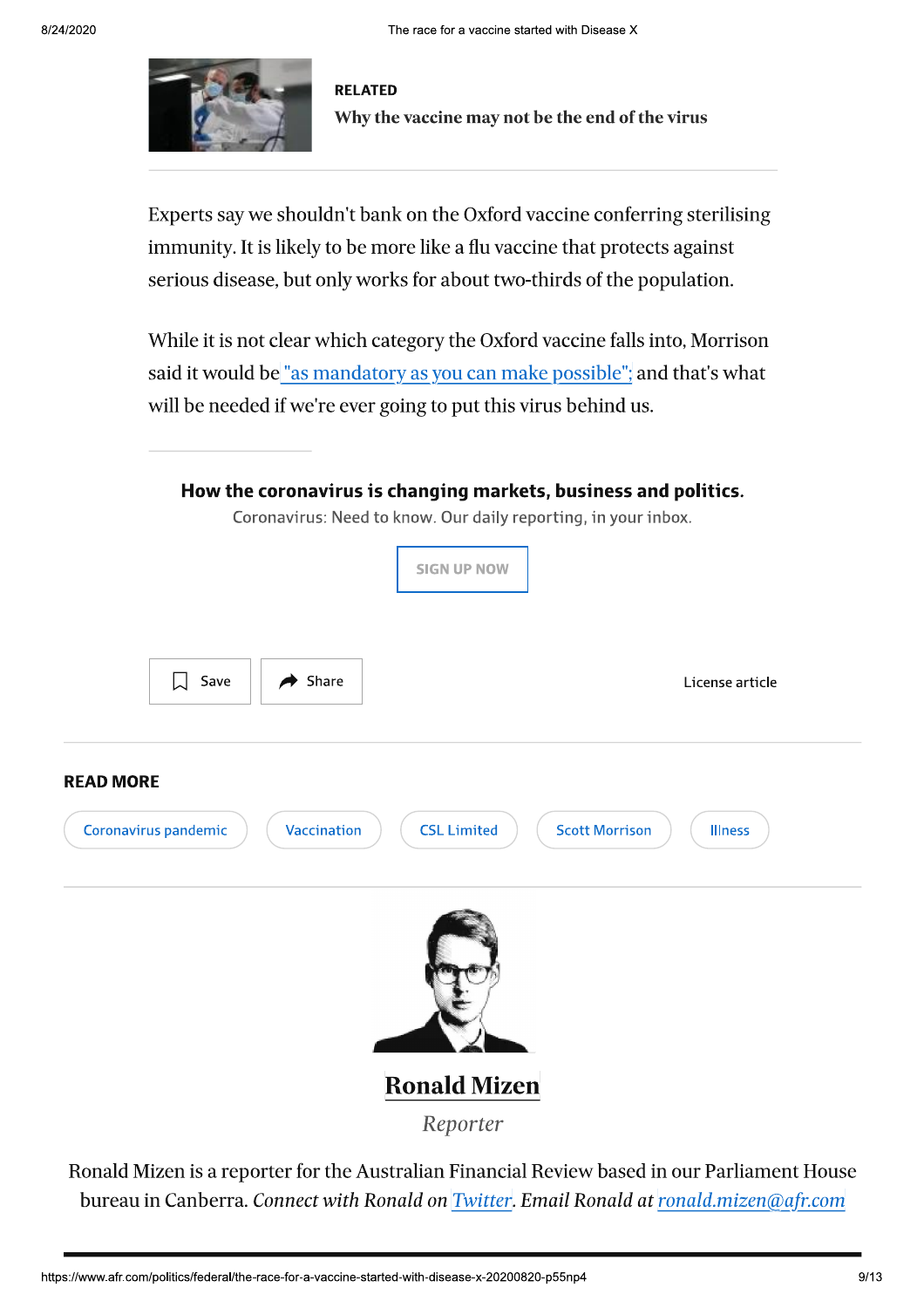#### **LATEST IN FEDERAL**

#### Live Coronavirus pandemic

### Victoria reports 116 new cases, 15 deaths

Victoria has reported 116 new coronavirus cases, the lowest figure since July 5 - there were also 15 deaths; Legal experts warn "disproportionate" hard border closures could be illegal; federal parliament returns today. Follow updates here.

Aug 24, 2020 | Ronald Mizen and Natasha Boddy

**Exclusive** Coronavirus pandemic

## No JobKeeper exemptions for profitable firms

The Morrison government has softened its plans to extend industrial relations exemptions to firms which no longer qualify for JobKeeper.

Aug 24, 2020 | Phillip Coorey

#### Superannuation

## Young to bear brunt of \$100b hit from early super scheme

Young and low-paid workers will comprise the bulk of a \$100 billion shortfall in retirement savings resulting from the government's early release super scheme.

Aug 24, 2020 | Ronald Mizen

#### Coronavirus pandemic

### Open borders accelerate jobs recovery: Treasury

The strongest return to work has occurred in NSW, whose success in keeping most borders open while tackling any resurgence of COVID-19 has led to Scott Morrison describing it as the 'gold standard'.

Aug 23, 2020 | Phillip Coorey

#### **Australian War Memorial**

## 'Dangerous precedent': Architects seek War Memorial redevelopment halt

The peak body for Australia's architects say demolition of a key element of the Australian War Memorial will damage the nation's heritage.

Aug 23, 2020 | Tom McIlroy

**LATEST STORIES**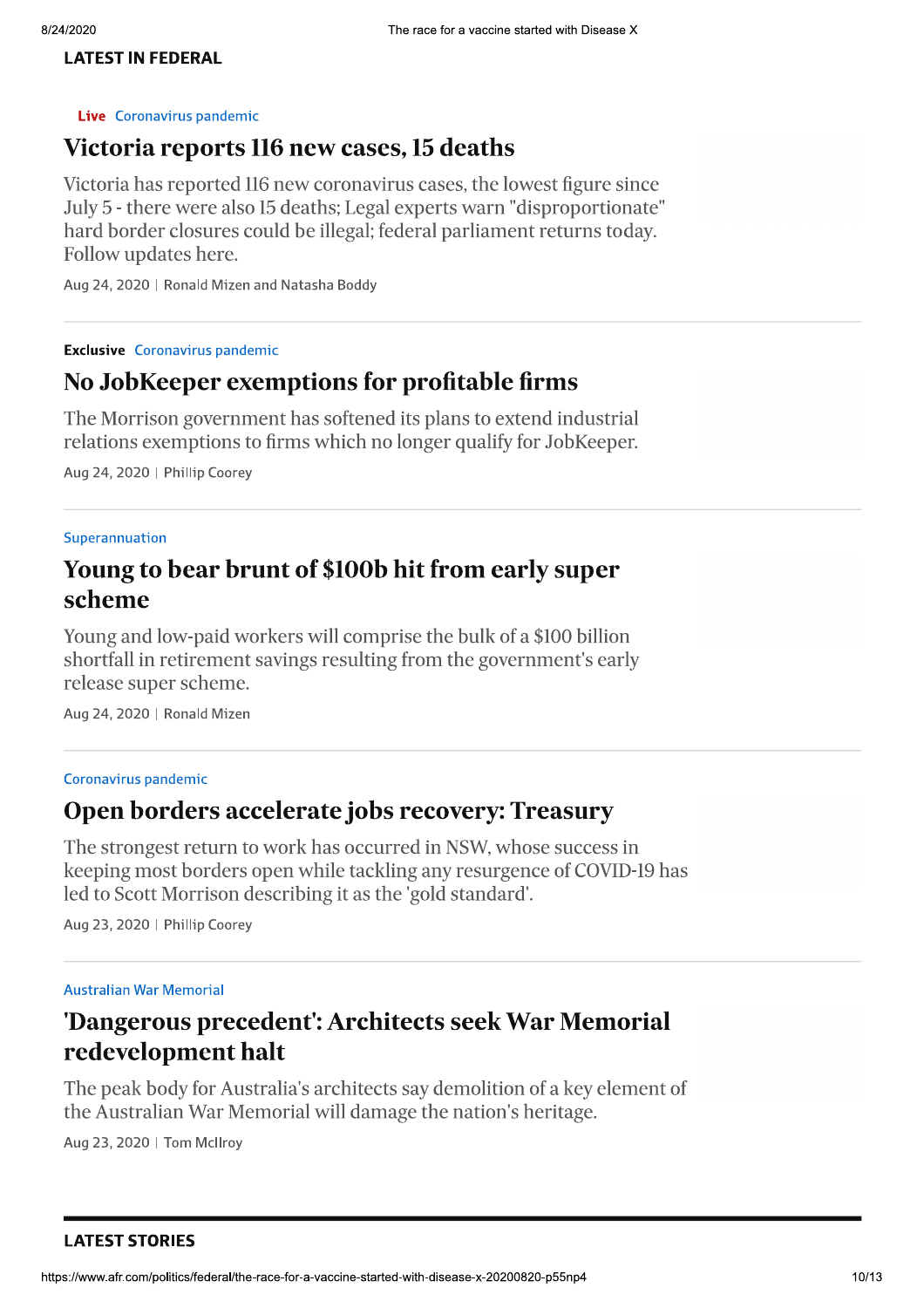#### Retail

### Super Retail Group profit falls 21pc after one-off costs

21 mins ago

#### **Street Talk**

### Emeco raising \$150m; Macquarie, Goldman Sachs on ticket

27 mins ago

### **Health insurance**

### NIB profit plunges as COVID boost fails to materialise

29 mins ago

#### **Mining**

### Rio Tinto scraps executive bonuses after gorge debacle

37 mins ago

### **MOST VIEWED IN POLITICS**

|   | Live / Victoria reports 116 new cases, 15 deaths          |
|---|-----------------------------------------------------------|
|   | No JobKeeper exemptions for profitable firms              |
| 3 | Young to bear brunt of \$100b hit from early super scheme |
| 4 | Open borders accelerate jobs recovery: Treasury           |
|   |                                                           |

 $\mathcal{D}$ Disproportionate border closures 'could be illegal'

## **Financial Review Magazine**

## Houghton wine legacy brings forgotten grapes back into fashion



Max Allen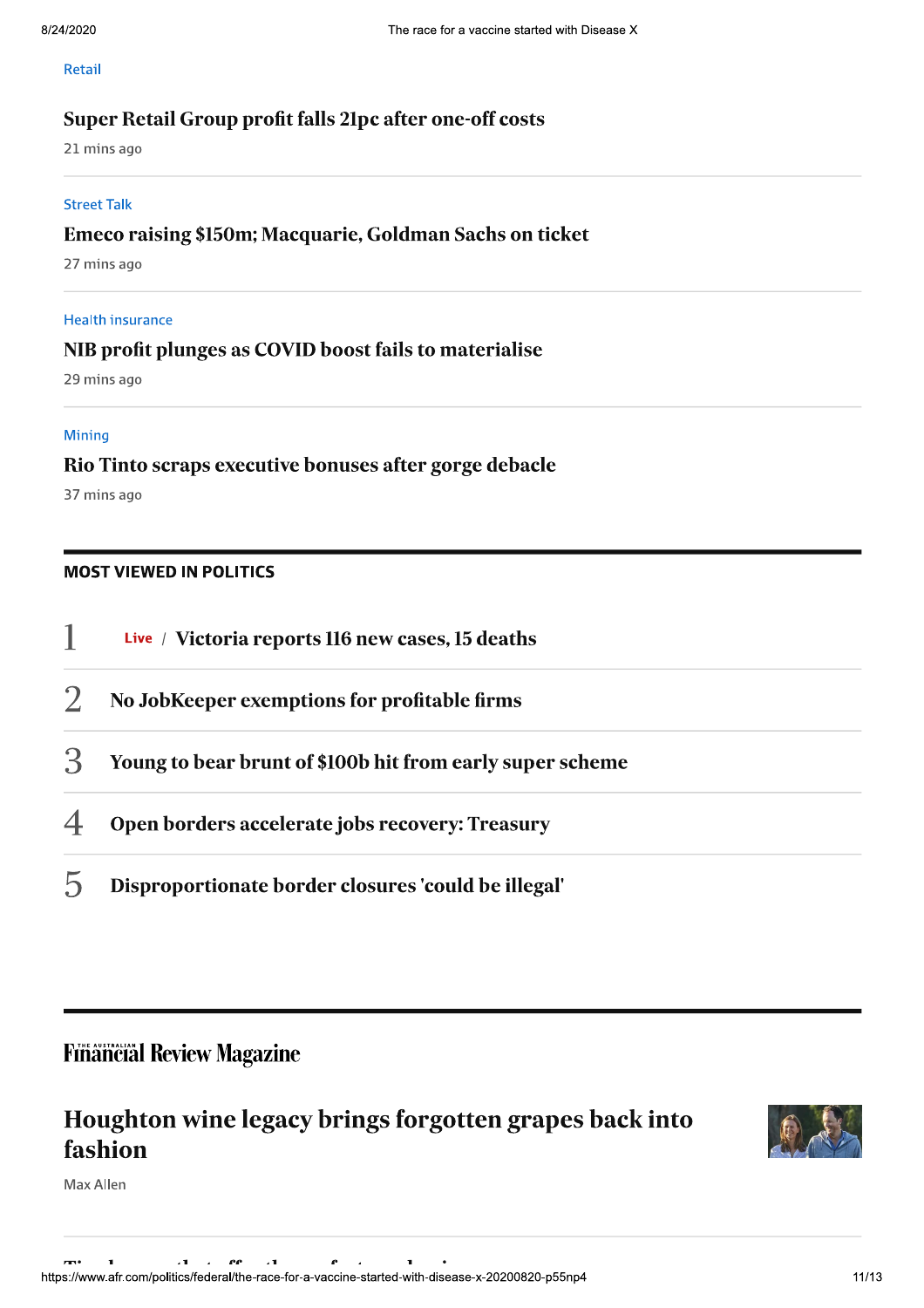The most powerful woman in fashion you've never heard of

## **BOSS**

## **Companies should come clean on sexual harassment NDAs:** super funds

**Sally Patten** 

'Every day is like Christmas' at Australia Post

Why boards should be reviewing non-disclosure policies

Life  $&$  Leisure

Got a spare \$900k? This rare diamond is up for grabs

Dan F. Stapleton

Australian whiskies for everyday sharing (rather than avid collecting)

Where to go for your post-lockdown holiday

## LUXURY

## The unlikely beauty company that sells 17 products a minute

Lauren Sams